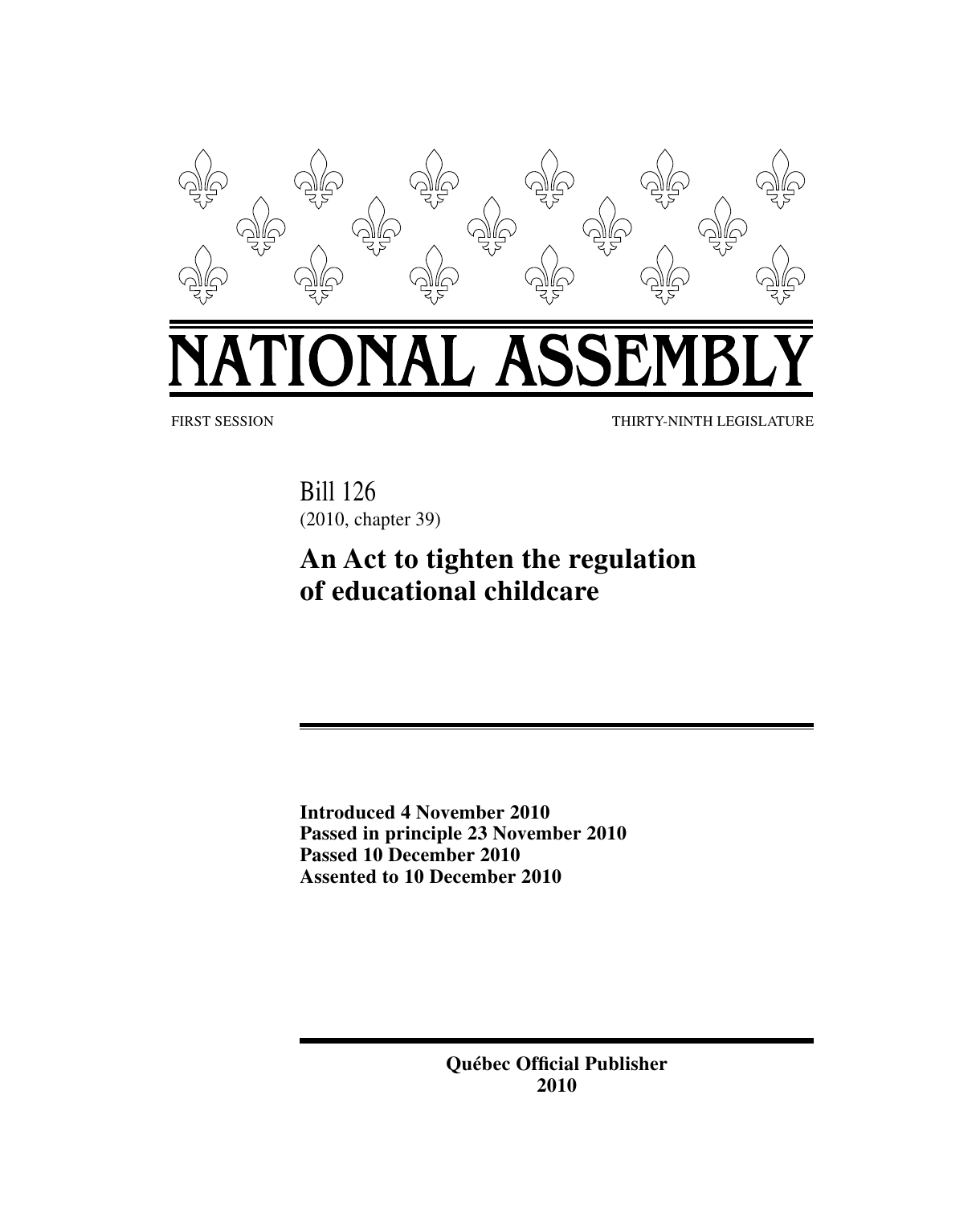# **EXPLANATORY NOTES**

*This Act introduces various measures to tighten the regulation of educational childcare.*

*To that end, the conditions that apply to the directors of a legal person who holds a day care centre permit are made applicable to the legal person's shareholders. The Minister of Families is granted the power to suspend, revoke or refuse to renew a day care centre permit if shares that carry 10% or more of the voting rights in the legal person who holds the permit have been transferred. Moreover, stricter conditions are introduced for the issue and maintenance of day care centre permits.*

*Certain limitations are introduced with respect to the services provided by the same childcare provider. The maximum number of facilities in which a childcare centre may provide educational childcare is set at five. The number of day care centre permits that may be issued to the same person, or to related persons, for the delivery of subsidized childcare is also limited to five. Moreover, the maximum number of subsidized childcare spaces that may be granted to the same permit holder, or to permit holders who are related persons, is set at 300.*

*Under the new provisions, the Minister of Families is to determine needs and priorities in the area of subsidized childcare spaces after consulting with the advisory committee concerned, the make-up and functions of which are defined in the Educational Childcare Act. The Minister is to allocate subsidized spaces on the recommendation of the advisory committee and consult the advisory committee before re-allocating subsidized spaces. Furthermore, all recommendations of advisory committees are to be made public by the Minister.*

*As well, a regime of administrative penalties is established for permit holders or recognized home childcare providers who contravene certain provisions of the Act or the regulations, subject to their right to contest the imposition of a penalty before the Administrative Tribunal of Québec.* 

*The new legislation also doubles the fines that may be imposed on other persons who offer or provide childcare services in contravention of the law. Lastly, it provides that administrative*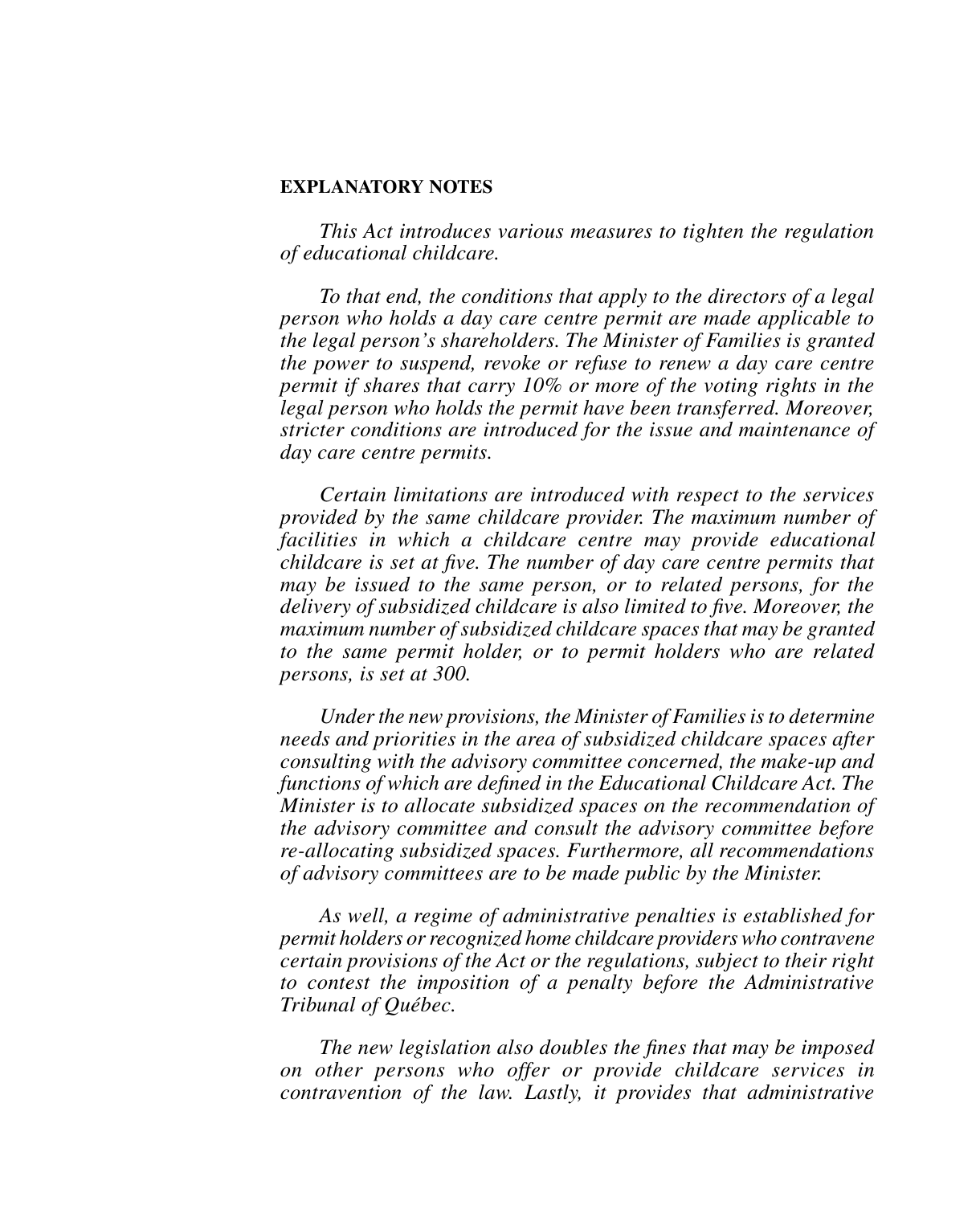*measures may be taken against them, including an order prohibiting them from offering or providing childcare under conditions that could compromise the health or safety of the children.*

# **LEGISLATION AMENDED BY THIS ACT:**

– Act respecting the forfeiture, administration and appropriation of proceeds and instruments of unlawful activity (R.S.Q., chapter  $C-52.2$ ;

- Act respecting administrative justice (R.S.Q., chapter J-3);
- Educational Childcare Act (R.S.Q., chapter S-4.1.1).

# **REGULATION AMENDED BY THIS ACT:**

– Educational Childcare Regulation (R.R.Q., chapter S-4.1.1, r. 2).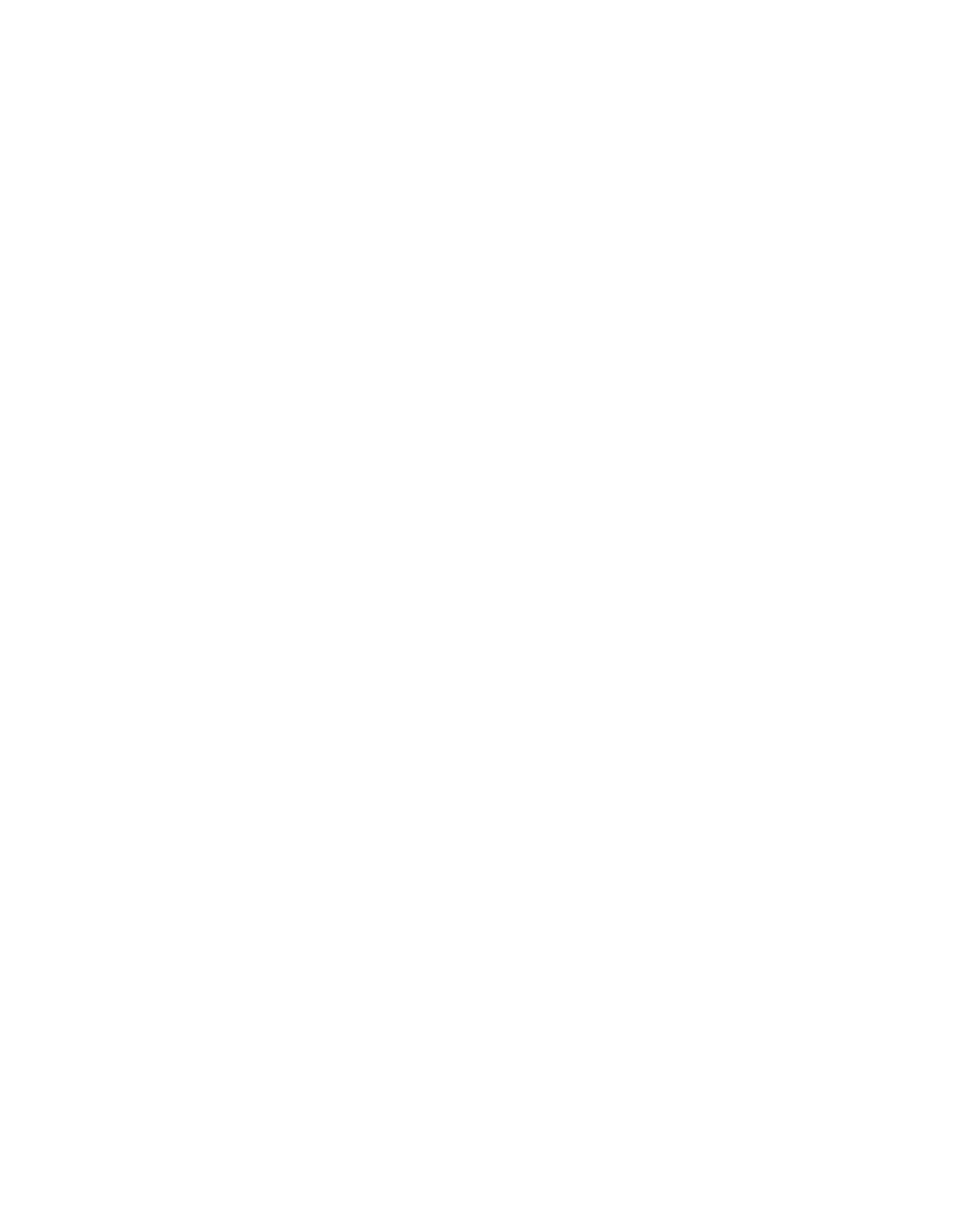# **Bill 126**

# **AN ACT TO TIGHTEN THE REGULATION OF EDUCATIONAL CHILDCARE**

# THE PARLIAMENT OF QUÉBEC ENACTS AS FOLLOWS:

# EDUCATIONAL CHILDCARE ACT

1. Section 3 of the Educational Childcare Act (R.S.Q., chapter S-4.1.1) is amended

(1) by inserting ", directly or indirectly," before "holds" in subparagraph *d* of paragraph 2;

(2) by adding the following paragraph at the end:

"(3) a natural person who, directly or indirectly, holds voting shares of a legal person not listed on a Canadian stock exchange is a shareholder."

2. Section 6 of the Act is amended by inserting ", personally or through another," after "No person may".

3. Section 8 of the Act is amended

- (1) by replacing "one or more" in paragraph 1 by "a maximum of five";
- (2) by adding the following paragraph at the end:

"However, in exceptional circumstances, the Minister may authorize the holder of a childcare centre permit to provide educational childcare in more than five facilities."

4. Section 17 of the Act is amended

(1) by inserting "or shareholder" after "director" in the first paragraph;

(2) by inserting "or new shareholder" after "director" in the second paragraph.

**5.** The Act is amended by inserting the following section after section 25:

" $25.1.$  A permit holder may not entrust the administration or management of the permit holder's facility to a third party who is a legal person."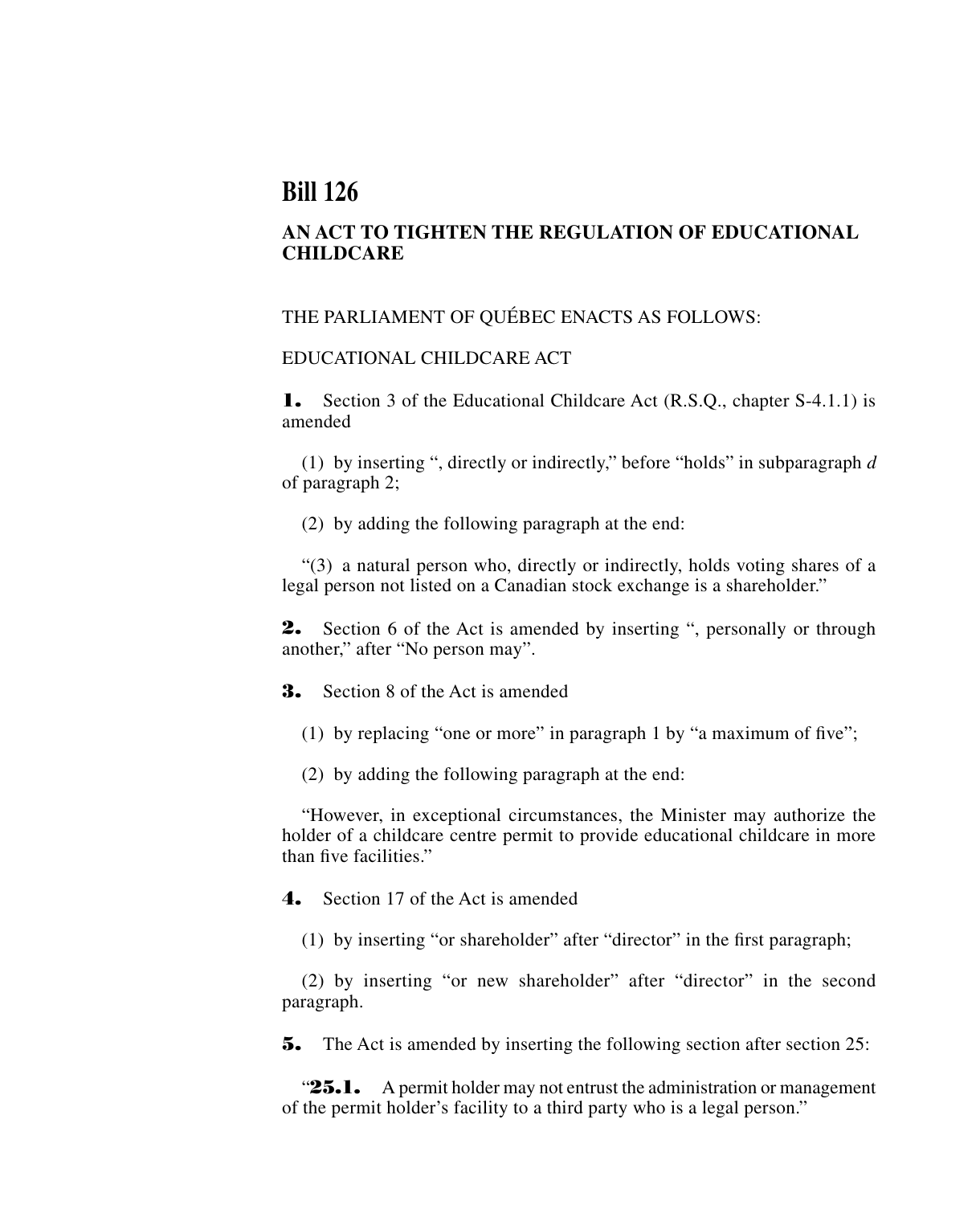# **6.** Section 26 of the Act is amended

(1) by replacing "or a director of the applicant" in paragraphs 2 and 3 by "or a director or a shareholder of the applicant";

(2) by replacing paragraph 4 by the following paragraph:

"(4) the applicant or a director or a shareholder of the applicant was convicted of an offence under section 6 in the two years preceding the application or, in the case of a second or subsequent offence, in the five years preceding the application;";

(3) by replacing paragraph 5 by the following paragraph:

 $(5)$  the applicant or a director or a shareholder of the applicant held a permit that was revoked or not renewed under paragraph 4 or 5 of section 28 in the five years preceding the application;";

(4) by inserting the following paragraph after paragraph 5:

 $(5.1)$  the applicant or a director or a shareholder of the applicant was convicted of an offence under section 108.2 in the five years preceding the application;".

7. The Act is amended by inserting the following section after section 28:

" $28.1.$  When shares that carry 10% or more of the voting rights in a legal person holding a day care centre permit are transferred, the Minister may suspend, revoke or refuse to renew the permit of the permit holder if the new shareholder

(1) meets the description of paragraph 4, 5 or 5.1 of section 26;

(2) is the holder of another day care centre permit in relation to which the Minister has cancelled or reduced the subsidy or suspended payment in whole or in part under section 97; or

(3) already holds shares that carry 10% or more of the voting rights in another legal person holding a day care centre permit in relation to which the Minister has cancelled or reduced the subsidy or suspended payment in whole or in part under section 97.

The Minister must suspend, revoke or refuse to renew the permit for any of the reasons set out in subparagraphs 1 to 3 of the first paragraph if a transfer of shares by the shareholder was effected through two or more transactions which resulted in the evasion of this section."

**8.** The Act is amended by inserting the following division after section 81: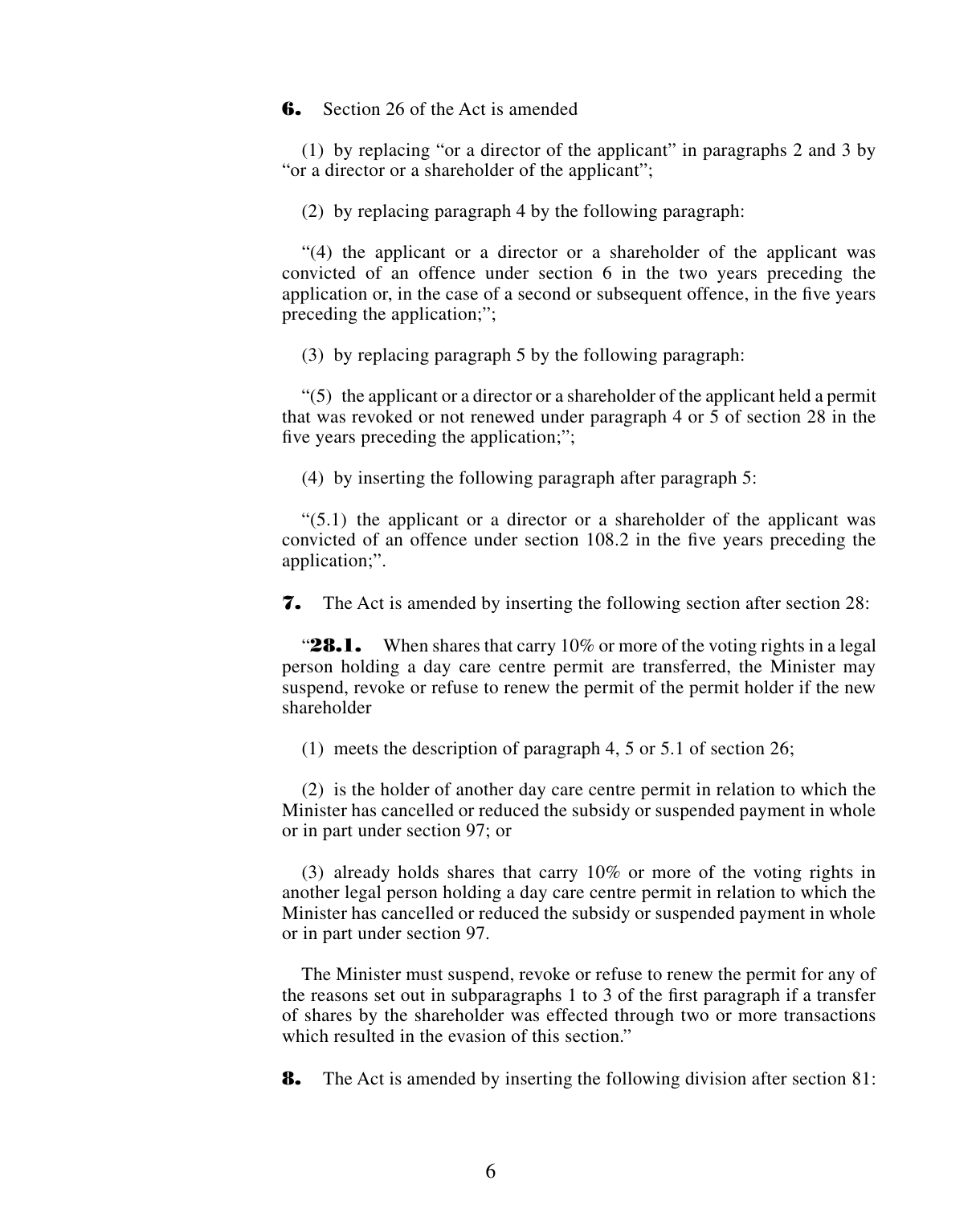### "**DIVISION V**

#### "ORDERS

"**81.1.** If a statement of offence is served on a person who offers or provides childcare services in contravention of section 6, the Minister or a person authorized by the Minister must, if of the opinion that the health or safety of the children may have been or could be compromised, issue an order prohibiting the person concerned from offering or providing childcare under conditions that could compromise the health or safety of the children.

**81.2.** On issuing the order, the Minister or the person authorized by the Minister must notify it to the person concerned and inform the person of his or her right to contest it before the Administrative Tribunal of Québec within 60 days."

9. Section 93 of the Act is amended by replacing the first paragraph by the following paragraphs:

"93. The Minister determines the number of subsidized childcare spaces annually. After determining needs and priorities, the Minister allocates the spaces among permit applicants, permit holders and home childcare coordinating offices.

Before allocating new spaces, the Minister determines needs and priorities after consulting with the advisory committee concerned established under section 101.1. The Minister allocates the spaces according to those needs and priorities and on the recommendation of the advisory committee.

Before allocating new spaces in Native communities, the Minister consults those communities only."

10. The Act is amended by inserting the following sections after section 93:

"**93.1.** In no case may a childcare centre permit holder be allocated more than 300 subsidized childcare spaces.

The same applies to a person who holds two or more day care centre permits or related persons who hold two or more day care centre permits.

"**93.2.** In no case may the same person, or related persons, hold more than five day care centre permits for the delivery of subsidized childcare."

**11.** Section 94 of the Act is amended

(1) by inserting ", after consulting with the advisory committee concerned established under section 101.1" after "may" in the first paragraph;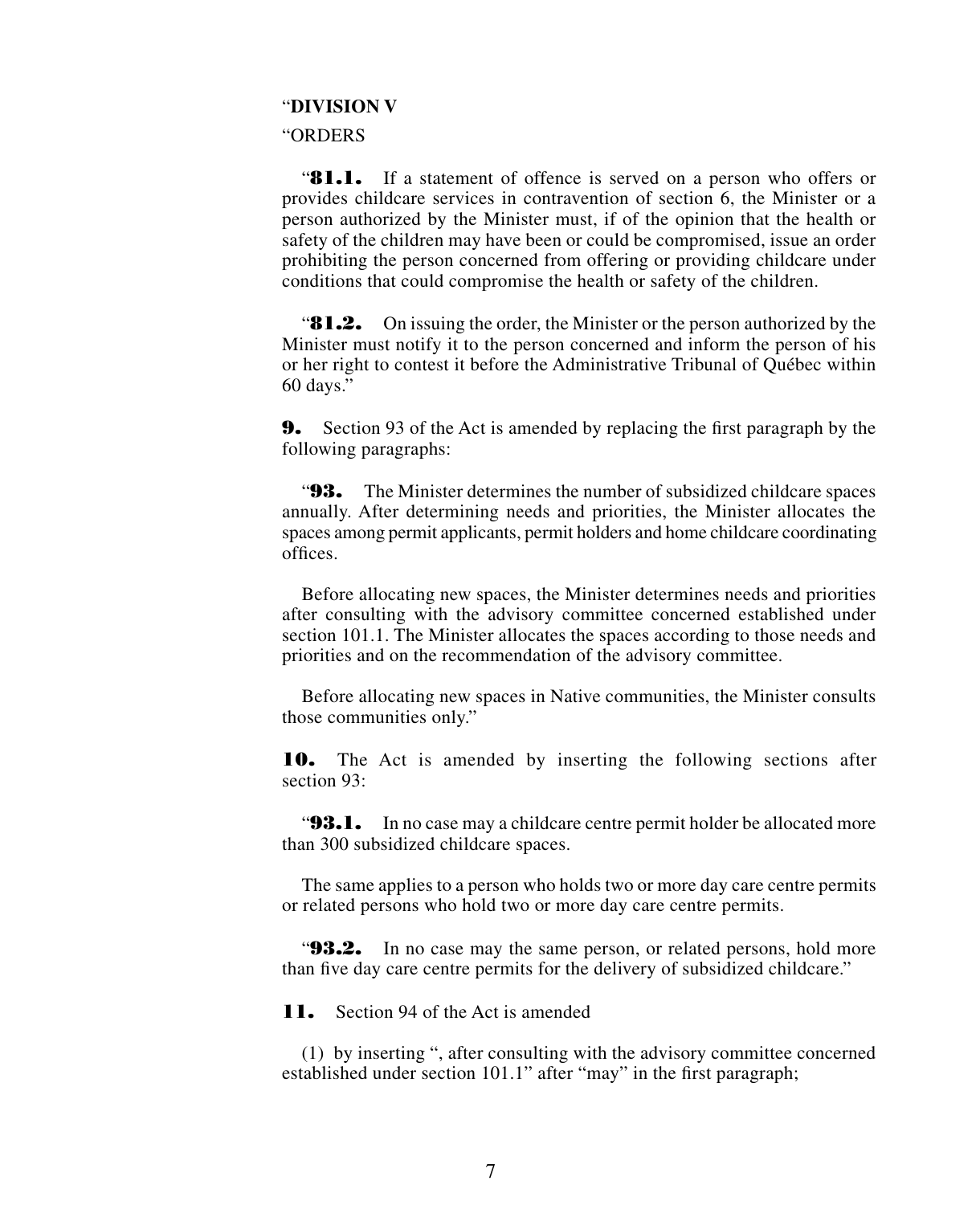(2) by striking out "Likewise," at the beginning of the second paragraph.

12. The Act is amended by inserting the following section after section 94:

"**94.1.** A day care permit applicant who is a legal person having obtained the authorization of the Minister to develop subsidized childcare spaces may not, except for exceptional reasons and with the Minister's authorization, enter into an agreement concerning the sale or transfer of all or some of the legal person's shares to a new shareholder or concerning the amalgamation, consolidation or merging of the legal person with another legal person before the issue of its permit.

A person who acts for a third party or for a legal person before it is constituted may not obtain the authorization of the Minister to develop subsidized childcare spaces."

13. The Act is amended by inserting the following section after section 94.1:

"94.2. Before allocating new subsidized childcare spaces or re-allocating subsidized childcare spaces, the Minister makes public the recommendations of the advisory committees established under section 101.1."

14. The Act is amended by inserting the following after section 101:

### "**DIVISION III**

#### "SPACE ALLOCATION ADVISORY COMMITTEE

"**101.1.** The Minister creates an advisory committee for every territory the Minister determines.

The functions of each committee are

(1) to advise the Minister on the needs and priorities with respect to the allocation of new spaces;

(2) to analyze all proposed projects and making recommendations to the Minister on the allocation of new spaces; and

(3) to advise the Minister before the Minister re-allocates spaces under the first paragraph of section 94.

"101.2. Each committee is composed of five members, as follows:

(1) one person designated by the regional conference of elected officers;

(2) one person designated by the health and social services agency;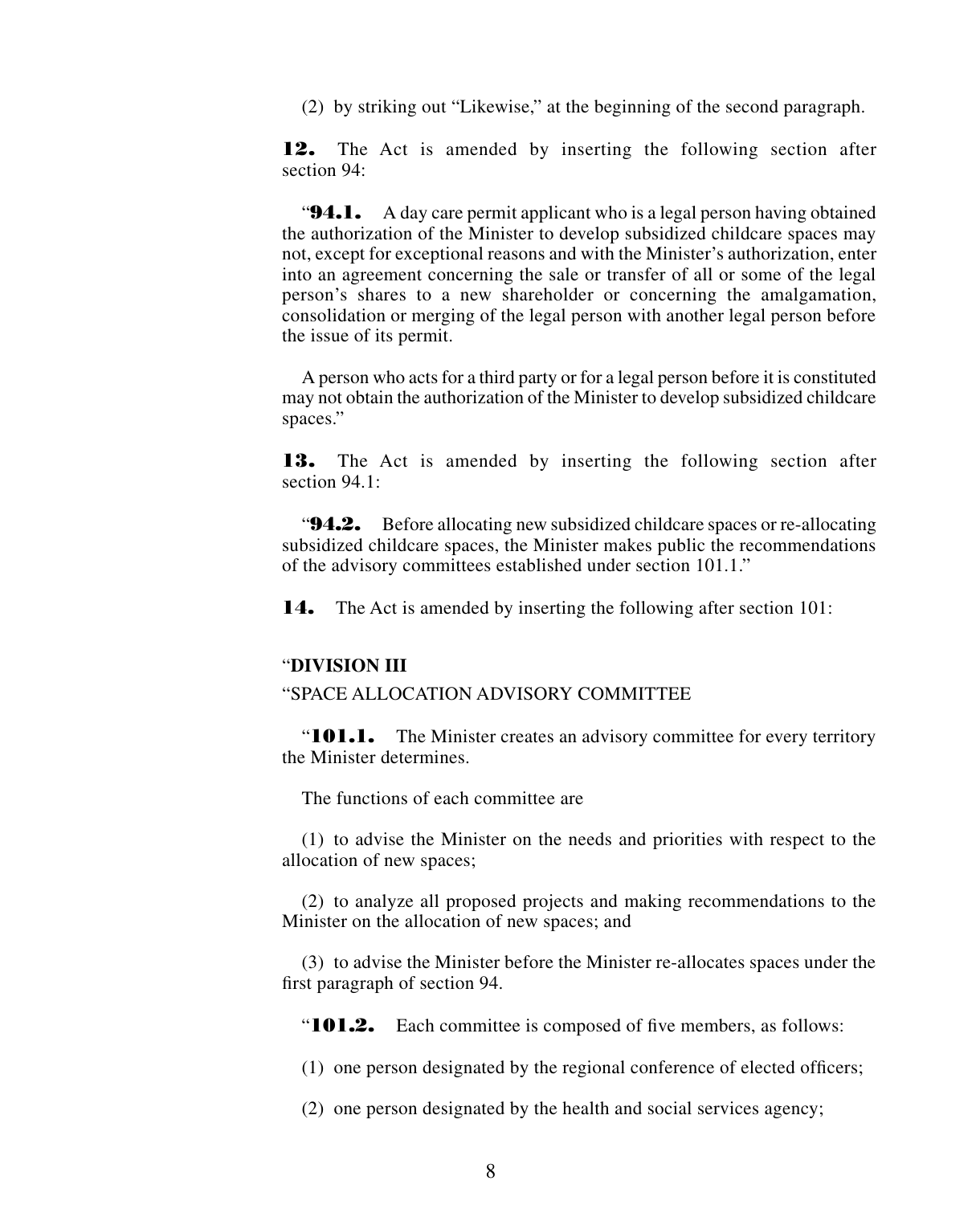(3) one person designated by the school boards in the territory concerned;

(4) one person designated by the body most representative of the childcare centres in the territory concerned; and

(5) one person designated by the body most representative of the day care centres in the territory concerned which provide subsidized childcare.

The persons designated under subparagraphs 4 and 5 of the first paragraph must work or reside in the territory of the advisory committee concerned.

The Minister may also ask up to two other bodies, including a family community body, to designate one other person each to sit on the committee.

## "**CHAPTER VII.1**

## "ADMINISTRATIVE PENALTIES

"**101.3.** A person designated by the Minister for that purpose may impose an administrative penalty on a permit holder or a recognized home childcare provider after ascertaining that the permit holder or recognized home childcare provider has failed to comply with any of the provisions of sections 78, 86 and 86.1.

The designated person may also impose an administrative penalty after ascertaining that a permit holder has failed to comply with a non-compliance notice given under section 65 with respect to the contravention of any of sections 13, 14, 16 and 20.

The amount of the administrative penalty is \$500.

"101.4. The Government may provide, in a regulation under this Act, that a failure to comply with a provision of the regulation may result in an administrative penalty being imposed by the person designated by the Minister. Such a regulation may also specify, or give the calculation methods to be used to determine, the amount of the administrative penalty, which may vary according to the degree to which standards have been infringed.

The amount of such an administrative penalty may not exceed the amount set out in section 101.3.

"101.5. If a failure to comply for which an administrative penalty is imposed continues for more than one day, it constitutes a new failure to comply for each day it continues.

**"101.6.** The administrative penalty imposed on a person may not be in addition to penal proceedings instituted against the person for a contravention of the same provision and on the basis of the same facts.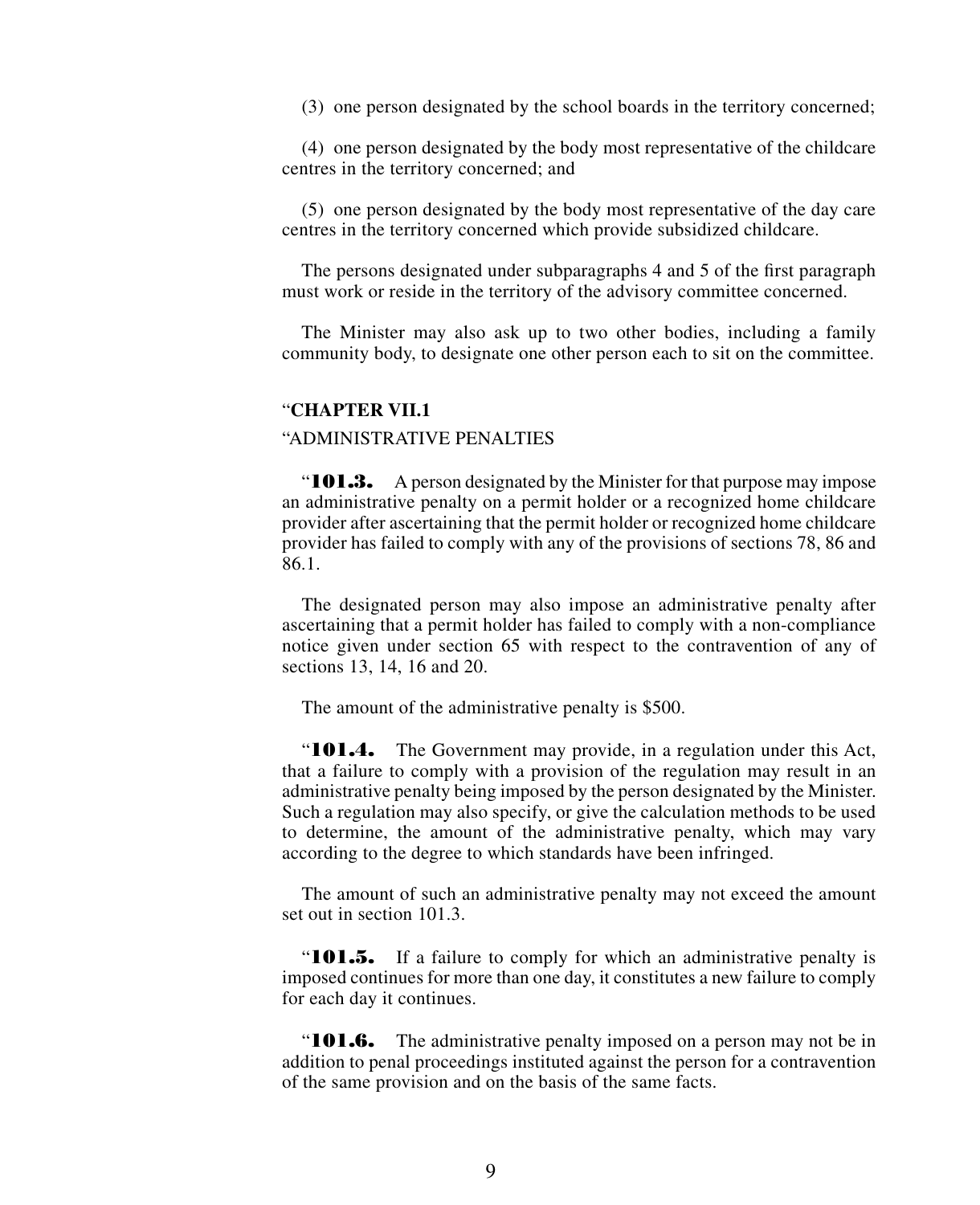"**101.7.** The imposition of an administrative penalty is prescribed one year after the date of the failure to comply.

"**101.8.** The person designated by the Minister imposes an administrative penalty on a person by notification of a notice stating the amount of the administrative penalty, the reasons it is imposed, and the right of the party concerned to have the matter reviewed by the Minister and, subsequently, to contest the matter before the Administrative Tribunal of Québec. The notice must also include information on the procedure for recovery of the amount owing, in particular with regard to a possible deduction from any future subsidies in accordance with section 100 or to the issue of a recovery certificate under section 101.15 and its effects.

The amount owing bears interest at the rate determined under section 28 of the Act respecting the Ministère du Revenu (chapter M-31), from the 30th day after notification of the notice.

Prescription is interrupted as of the date of notification of the notice.

"**101.9.** The person concerned may apply for a review of the decision, in writing, within 30 days after notification of the notice.

"**101.10.** The Minister designates the persons responsible for reviewing decisions with regard to the imposition of administrative penalties. They must not come under the same administrative authority as the person imposing administrative penalties.

"**101.11.** After giving the person concerned an opportunity to submit observations and produce documents to complete the record, the person responsible for reviewing the decision renders a decision on the basis of the record. The person may confirm, quash or vary the decision under review.

"**101.12.** The application for review must be dealt with promptly. If the review decision is not rendered within 30 days after receipt of the application or, as applicable, of the expiry of the time requested by the applicant to submit observations or produce documents, any interest on the administrative penalty is suspended pending the decision.

"101.13. The review decision must be written in clear and concise terms, with reasons given, must be notified to the applicant and must state that the applicant may contest the decision before the Administrative Tribunal of Québec.

"**101.14.** The Minister may enter into an agreement with the person for payment of the amount owing as an administrative penalty. Such an agreement, or the payment of an amount owing, does not constitute, for the purpose of penal proceedings, a recognition of the facts giving rise to it.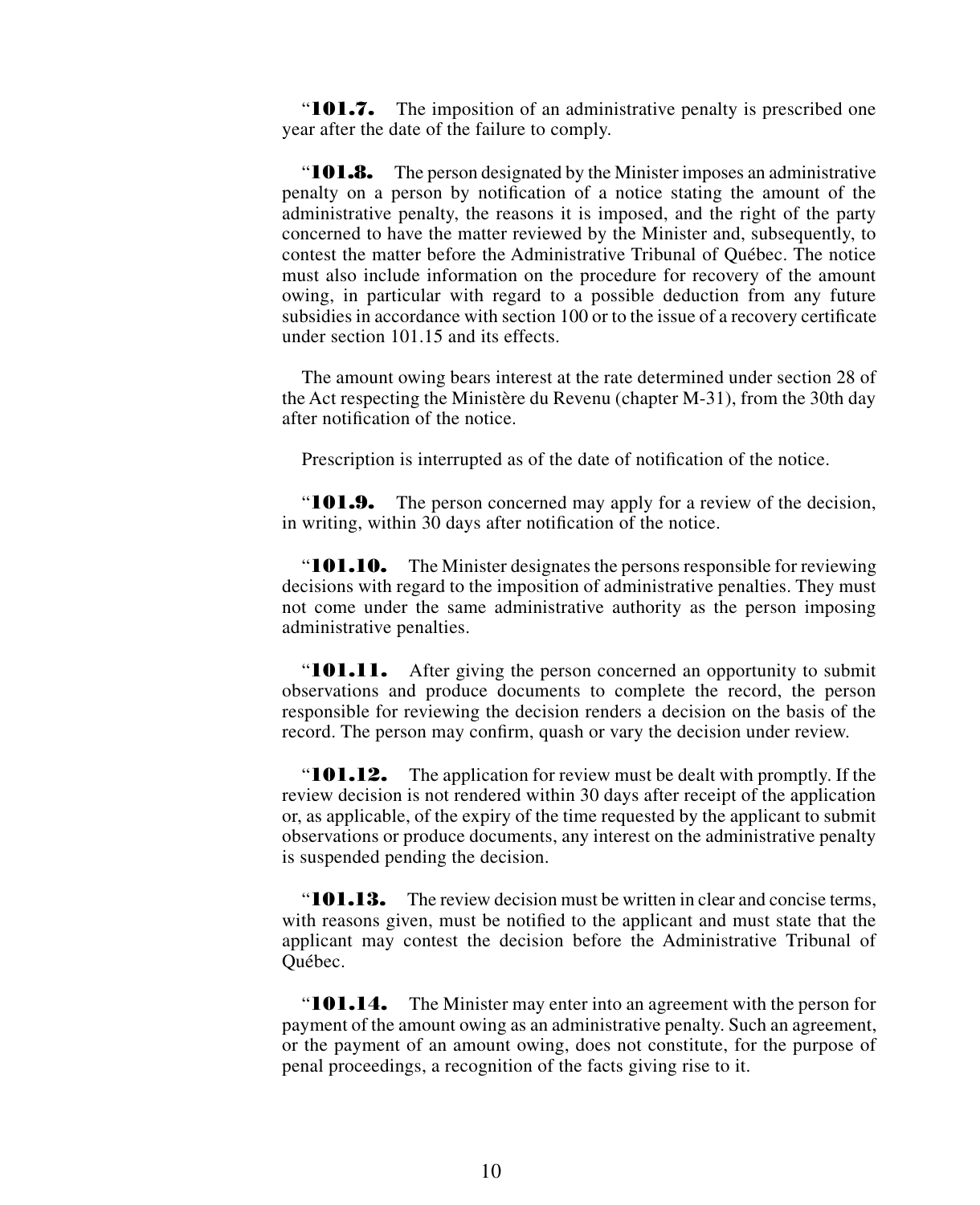"**101.15.** If the administrative penalty is not paid or the agreement entered into for payment of the administrative penalty is not adhered to, the Minister may, at the expiry of the time for applying for a review of the decision, of the time for contesting the review decision before the Administrative Tribunal of Québec or of 30 days after the decision of the Tribunal confirming all or part of the Minister's decision, either issue a recovery certificate or make a deduction from any future subsidies in accordance with section 100.

However, a recovery certificate may be issued or a deduction made before the expiry of the time referred to in the first paragraph if the Minister believes that the debtor is attempting to evade payment.

A recovery certificate must state the debtor's name and address and the amount of the debt.

"**101.16.** Once a recovery certificate has been issued, any refund owed to a debtor by the Minister of Revenue may, in accordance with section 31 of the Act respecting the Ministère du Revenu (chapter M-31), be withheld for payment of the amount due shown on the certificate.

The withholding of a refund under the first paragraph interrupts prescription.

"101.17. On the filing of the recovery certificate at the office of the competent court, together with a copy of the final decision stating the amount of the debt, the decision becomes enforceable as if it were a final judgment of that court not subject to appeal, and has all the effects of such a judgment.

"**101.18.** The debtor is required to pay a recovery charge in the cases, under the conditions and in the amount determined by government regulation.

" $101.19.$  The Minister may, by agreement, delegate to another department or body all or some of the powers relating to the recovery of administrative penalties owing to the Minister under this Act or the regulations.

"**101.20.** The Minister keeps a register concerning the administrative penalties imposed on persons under this Act or the regulations.

The register must contain the following information:

(1) the date the administrative penalty was imposed;

(2) the nature of the failure for which the administrative penalty was imposed, and the date and place it occurred and, if applicable, the name of the facility;

(3) if the offender is a legal person, the person's name and address;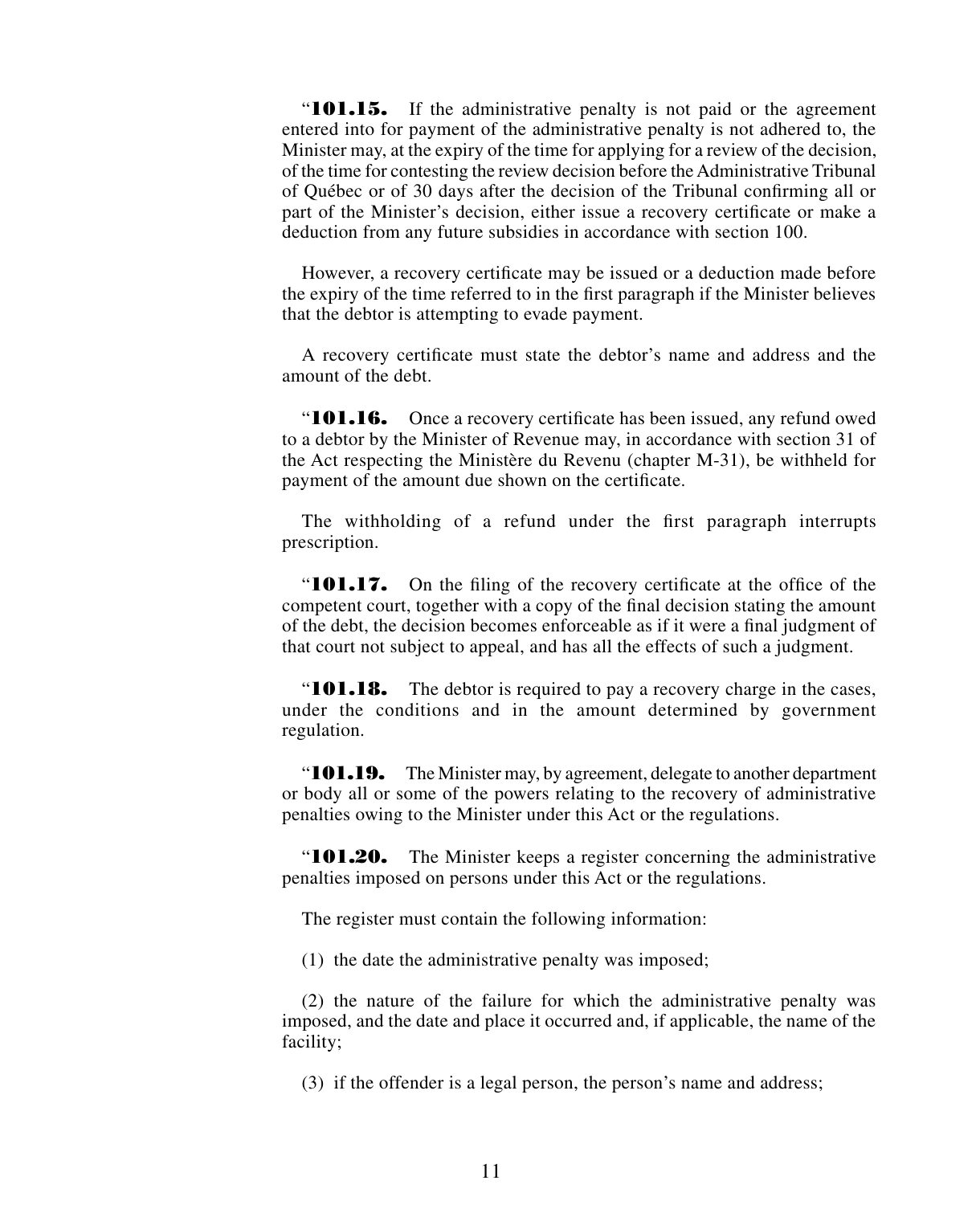(4) if the offender is a natural person, the person's name and the name of the municipality in whose territory the person resides;

(5) the amount of the administrative penalty; and

(6) any other information the Minister considers to be of public interest.

The information contained in the register is public information. However, it may not be made public until the expiry of the time for applying for a review of the decision, of the time for contesting the review decision before the Administrative Tribunal of Québec, or of 30 days after the final decision of the Tribunal confirming all or part of the review decision, as applicable."

15. The Act is amended by inserting the following sections after section  $105$ <sup>\*</sup>

"**105.1.** An order made under section 81.1 by the Minister or a person authorized by the Minister may be contested by the person concerned before the Administrative Tribunal of Québec within 60 days after notification of the order.

"105.2. A review decision rendered by a person designated by the Minister which confirms the imposition of an administrative penalty under this Act or the regulations may be contested by the person concerned before the Administrative Tribunal of Québec within 60 days after notification of the review decision.

When rendering its decision, the Administrative Tribunal of Québec may make a ruling with respect to interest accrued on the administrative penalty while the matter was pending before the Tribunal."

**16.** Section 106 of the Act is amended by adding the following paragraphs after paragraph 30:

"(31) specify which provisions of a regulation give rise to the imposition of an administrative penalty, and specify, or give the calculation methods to be used to determine, the amount of the penalty;

"(32) determine the cases in which and the conditions under which a debtor is required to pay a recovery charge for an administrative penalty and prescribe the amount of the charge."

17. The Act is amended by inserting the following sections at the beginning of Chapter XI:

"**108.1.** A person that contravenes section 6 is guilty of an offence and is liable to a fine of \$1,000 to \$10,000.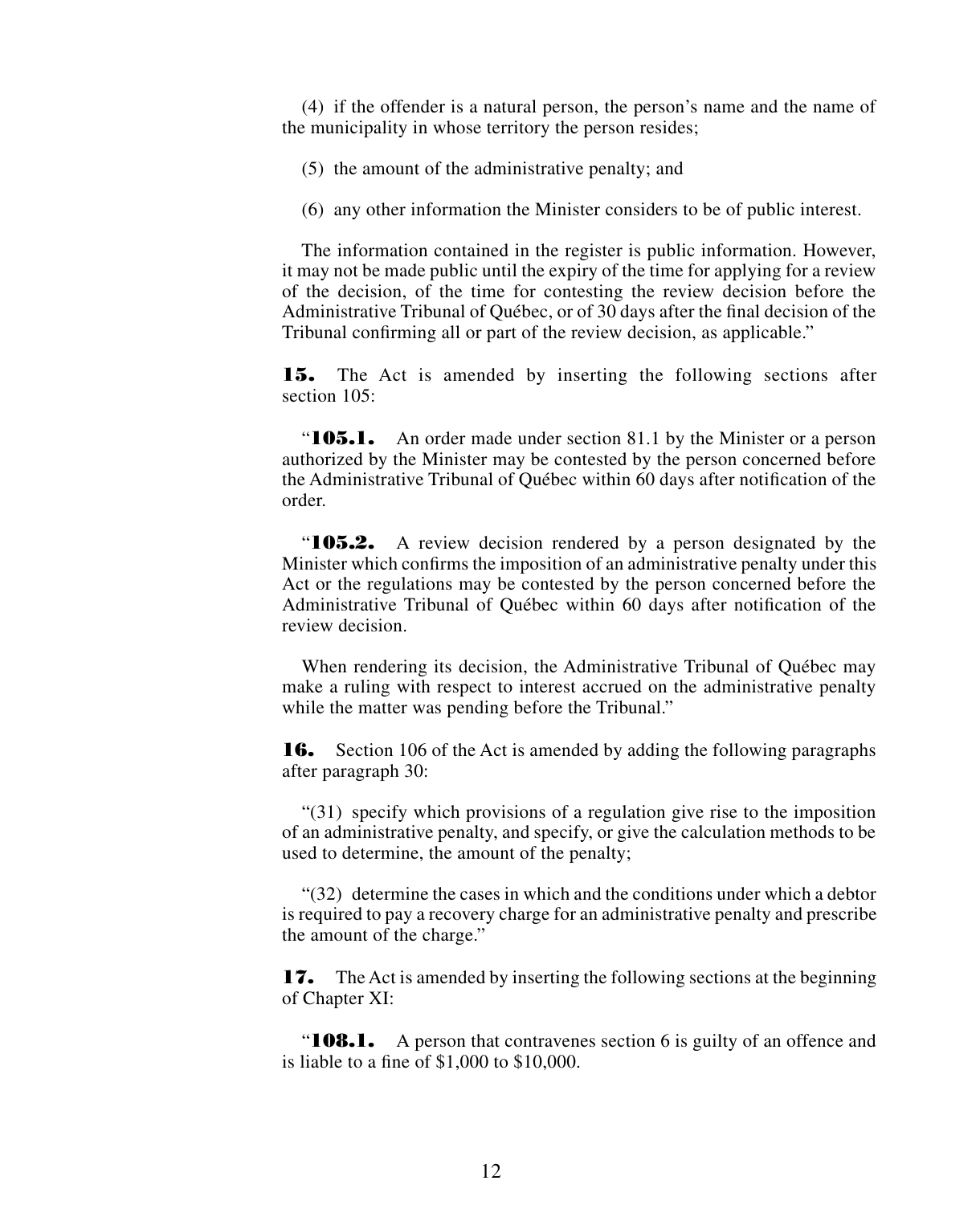"**108.2.** A person named in an order issued under section 81.1 that, at any time in the two years following notification of the order or a conviction under this section, refuses or fails to comply with the order or in any way prevents or hinders its execution is guilty of an offence and is liable to a fine of \$5,000 to \$50,000."

**18.** Section 109 of the Act is amended by striking out "6,".

19. Sections 118 and 119 of the Act are amended by replacing "109" by "108.1".

20. Section 120 of the Act is amended

(1) by inserting "at the expense of the person in charge of the facility" after "immediately";

(2) by inserting "even" before "before";

- (3) by replacing "109" at the end by "108.1";
- (4) by adding the following paragraph:

"The Minister must, in the same manner, have the children evacuated if the Minister considers that their health and safety may have been or could be compromised."

# ACT RESPECTING THE FORFEITURE, ADMINISTRATION AND APPROPRIATION OF PROCEEDS AND INSTRUMENTS OF UNLAWFUL ACTIVITY

21. Schedule 1 to the Act respecting the forfeiture, administration and appropriation of proceeds and instruments of unlawful activity (R.S.Q., chapter C-52.2) is amended by inserting the following in alphabetical order:

" — Educational Childcare Act (chapter S-4.1.1), but only as regards offences under sections 108.1 and 108.2 of that Act;".

ACT RESPECTING ADMINISTRATIVE JUSTICE

**22.** Section 119 of the Act respecting administrative justice (R.S.Q., chapter J-3) is amended by inserting the following paragraph after paragraph 5:

"(5.0.1) a proceeding under section 105.1 of the Educational Childcare Act (chapter S-4.1.1) which pertains to an order prohibiting a person from offering or providing childcare services under conditions that could compromise the health or safety of the children;".

23. Section 3 of Schedule I to the Act is amended by replacing "section 104" in paragraph 8 by "section 104, 105.1 or 105.2".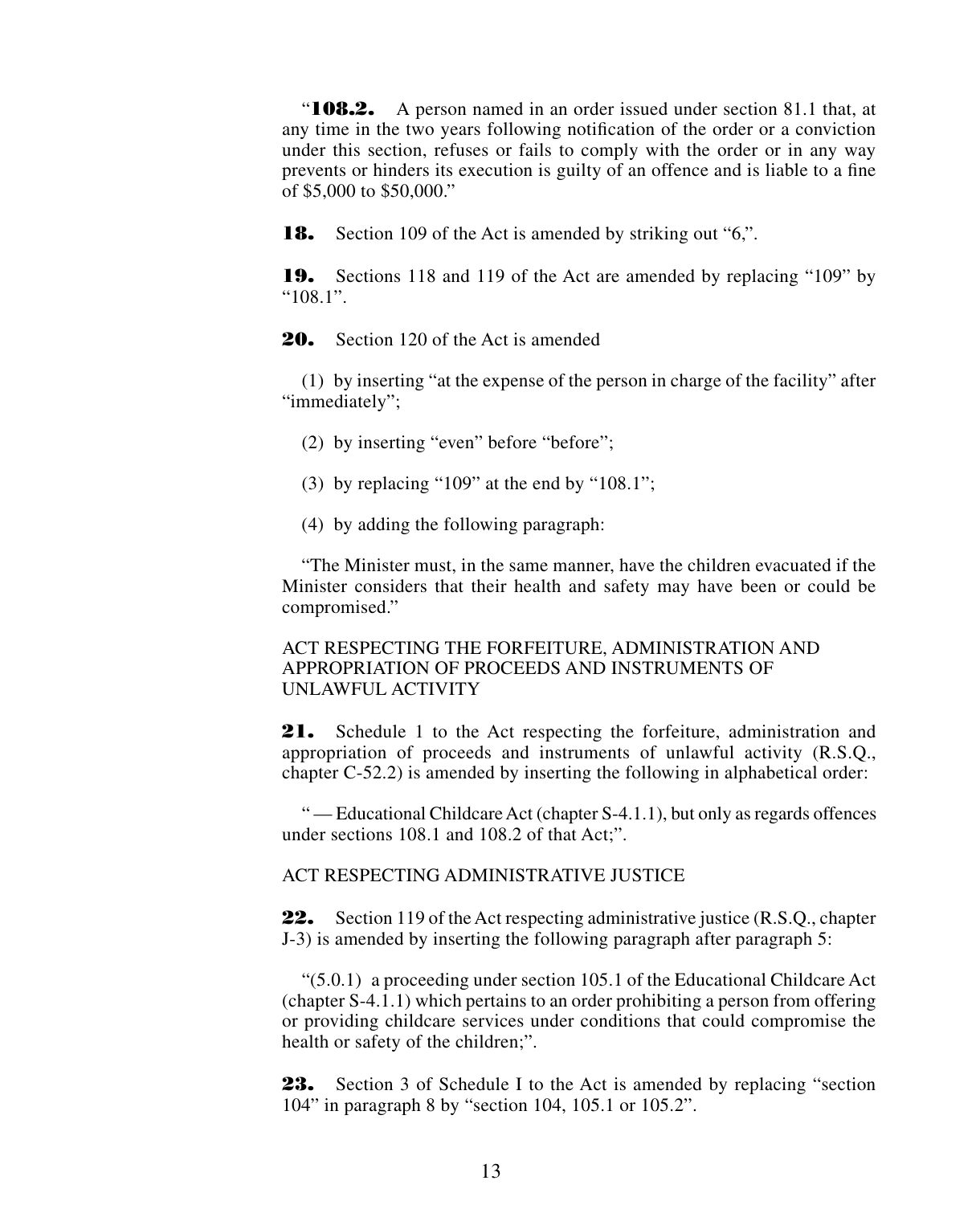# EDUCATIONAL CHILDCARE REGULATION

24. Section 2 of the Educational Childcare Regulation (R.R.O., chapter S-4.1.1, r. 2) is amended

(1) by inserting "and its shareholders," after "directors" in the first paragraph;

(2) by inserting "or shareholder" after "director" in the second paragraph;

(3) by replacing "if the applicant maintains his or her application" in the second paragraph by "if he or she maintains his or her candidacy or interest".

25. Section 6 of the Regulation is amended by replacing the second paragraph by the following paragraph:

"In the case of a change of director or shareholder, a permit holder must, within 60 days of the change, provide one of the attestations referred to in section 2 in respect of the new director or the new shareholder."

**26.** Section 10 of the Regulation is amended by inserting "or shareholder" after "director" in paragraph 11.

27. Section 11 of the Regulation is amended

(1) by inserting "and each shareholder" after "board of directors" in paragraph 4;

(2) by adding the following paragraph at the end:

"(5) the name and the address of the residence of each related person who is a permit holder."

28. Section 51 of the Regulation is amended by adding the following paragraph at the end:

"(11) show that the natural person was not convicted of an offence under section 108.2 of the Act during the two years preceding the application."

29. The Regulation is amended by inserting the following after section 123:

# "**CHAPTER IV.1**

## "ADMINISTRATIVE PENALTIES

"**123.1.** A person designated by the Minister for that purpose may impose an administrative penalty after ascertaining that a permit holder has failed to